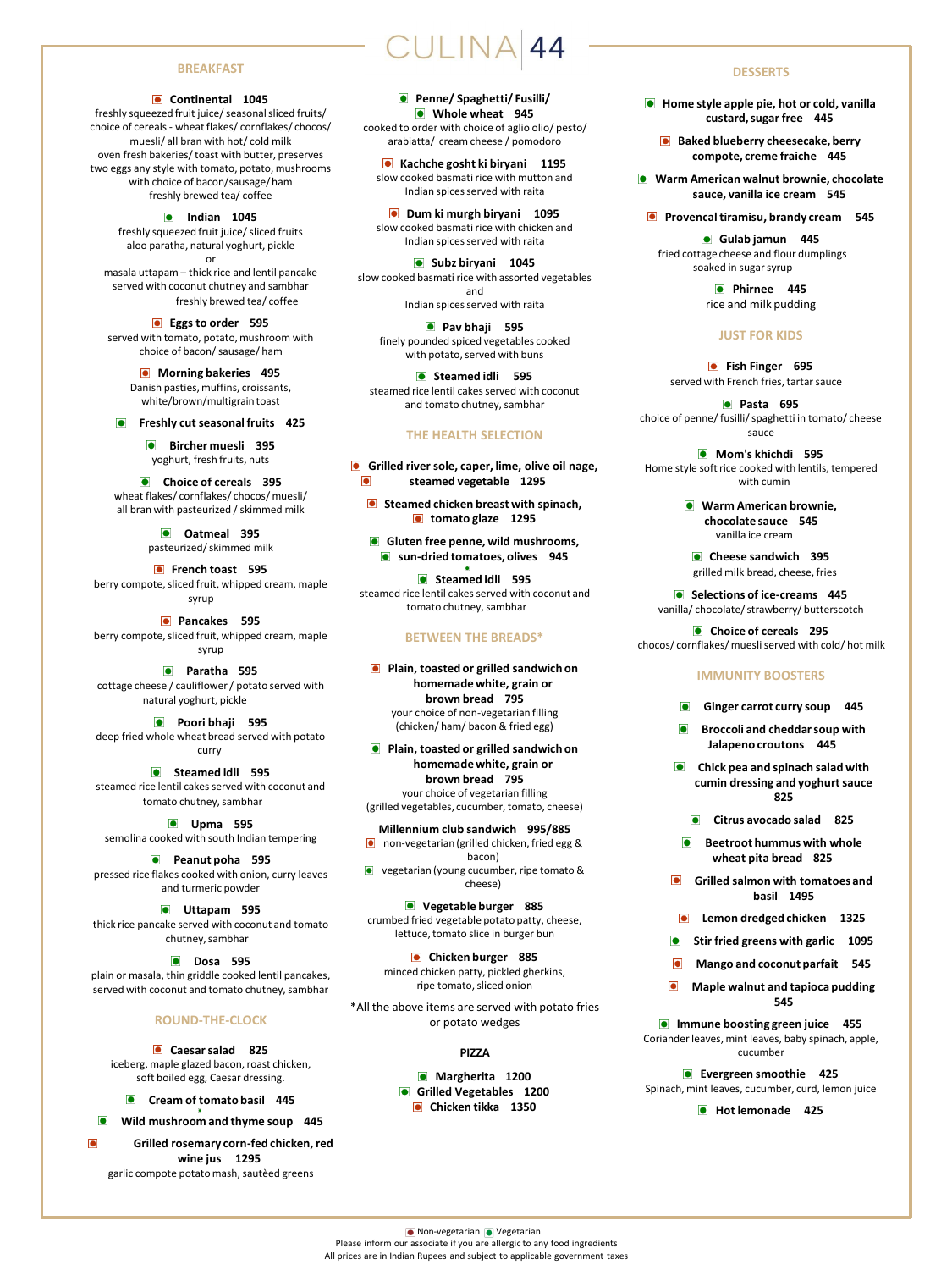#### **FROM THE WOK**

#### **APPETIZERS**

- **•** Fish pepper salt 1045
- **Dry chilli chicken 1045**
- **Sweet chilli crispy vegetables 925**

#### **SOUPS**

- **Sweetcorn chicken soup with egg white 445**
- **Vegetable lemon coriander soup 445**

 $\bullet$  Hot and sour 445 vegetable/ chicken

#### **MAINS**

- **Stir-fried prawns with vegetable and chilli 1395**
- **Steamed fish in spicy garlic sauce** 1245
- **Sliced lamb, bok choy, chilli flakes, onion, cumin 1245**
	- **Kung pao chicken, Chinese vinegar, leeks, cashewnut 1275**
		- **Mapo tofu 1095**
		- **Wok-fried spinach, mushroom, garlic chilli sauce 1095**
- **G** Stir-fry Chinese greens, burnt garlic 1095

#### **RICE & NOODLES**

**Pan fried noodles** 895 choice of chilli bean, black bean or hot garlic sauce

- **Twice cooked noodles, chicken 745**
- **Barbecue chicken, egg fried rice 745** 
	- **Vegetable hakka noodles 695**
		- **Vegetable fried rice 695**

#### **INTERNATIONAL FARE**

#### **APPETIZERS**

**Smoked salmon platter, caper, lemon, sour cream, fennel 1995**

**Caesar salad 825** lettuce, bacon, anchovy, Caesar dressing, parmesan

**Fish finger, French fries, tartar sauce 1045**

**Greek style salad of cucumber, tomato, onion, feta cheese, oregano 825**

**Mesclun green salad with French vinaigrette 495**

**Vegetable Caesar salad 825**

**SOUPS**

**Cream of tomato basil 445** 

**Wild mushroom thyme soup 445**

#### **FINGER FOOD**

**Chicken nuggets** 925 corn flakes crumbed chicken, French fries, sauce aioli

#### **Fish and chips** 925 served with French fries, tartar sauce

ULINA 44

 $\bullet$  Herb crusted cottage cheese fingers 795 with thousand island dip

#### **RISOTTO & PASTA**

- **Tomato basil risotto with prawn** 1045
	- **Wild mushroom risotto 995**
- **Pasta of spaghetti, tagliatelle, penne, fusilli or integral with 1095/945**
- **o** smoked chicken, caper, sun-dried tomato, cream **Tomato, chilli, basil, garlic** 
	- **Basil pesto, parmesan**
	- **O** Mixed mushroom sage **•** Pomodoro sauce

#### **FROM THE OVEN**

- **Roasted Norwegian salmon, baby potato, zucchini, carrot, white wine butter sage 1495**
	- **Grilled riversole, caper lime nage, vegetables, potato mash 1475**
- **O** Oven roasted chicken, garlic confit potato, **caponata, pan jus 1325**
- **Lasagne mille-feuille, grilled vegetables, asparagus 1095**

#### **LOCAL FLAVOURS**

#### **APPETIZERS**

**Ajwaini jhinga 1395** clay oven cooked jumbo prawns marinated in yoghurt, carom seed, garlic, green chilli

**Tandoori fish tikka 1145** cumin, yoghurt, green chilli flavoured fish cubes, broiled in clay oven

**Gosht seekh kebab 1145** minced skewered lamb with spices, finished in clay oven

**Murgh achari tikka** 1095 slow cooked spiced chicken morsels with pickling spices, yoghurt

**Achari paneer tikka 1045** clay oven cooked chilli, pickle marinated cottage cheese

**G** Subz seekh kebab 795 skewered kebabs of minced potato, seasonal greens, Indian spices

#### **MAINS**

**Salakhon wala kadai jhinga 1295** tandoori prawns cooked with bell pepper, tomato, onion, spices

**Rogani gosht 1195** succulent pieces of lamb with onion, tomato, red chilli gravy

**Pakhtooni murgh 1195** a North-West Frontier chicken specialty in tomato cashew gravy

**Kachche gosht ki biryani 1195** slow cooked basmati rice with lamb, Indian spices served with garlic raita

**Murgh tikka makhan masala 1195** succulent pieces of chicken, fenugreek, tomato onion gravy

**Dum ki murgh biryani 1095** slow cooked basmati rice with chicken, Indian spices served with garlic raita

**Subz biryani 1045** slow cooked basmati rice with assorted vegetables, Indian spices served with raita

**Paneer aap ki pasand 995** fresh cottage cheese cooked in spinach/ tomato/ cashew gravy

**Baingan ka bharta 1120** slow roasted giant brinjal, cooked with onion, tomato, green chilli, fresh coriander

> **Jhalfrezi nimbu hari mirch 845** sweet and sour seasonal green vegetables

**Dal makhni 845** velvety textured black lentil finished with cream and dried fenugreek

- **Dal tadka wali 845** yellow lentil tempered with cumin, tomato, onion, asafoetida
- **Jeera pulao/ steamed rice/ curd rice 375**
- **Tandoori roti/ butter naan/ pudina paratha/jalapeno olive naan/**
- **butter naan/plain naan/ missi roti 245**

#### **BEVERAGES**

#### **COLD BEVERAGES**

**Cold coffee 370** 

**Milk shakes 370**  chocolate/ strawberry/ vanilla

> **Iced tea 370 lemon/ peach**

**Energy juices 370**  apple, beetroot, carrot/ cucumber, mint

> **Healthy smoothies 370**  banana / papaya / fresh fruit

> > **Lassi 370** sweet/ salted

**Perrier (330 ml) 370**

**Himalayan sparkling 300**

**Bottled water 255**

**Red Bull 300**

**Fresh Lime Water/Soda 200**

#### **Aerated Beverage 200**

**COFFEE 370 Cappuccino Cafe latte Americano Filter coffee Espresso Italiano**

**TEAS 370 Assam tea Darjeeling tea Masala chai English breakfast Green tea Chammomile tea**

**O** Non-vegetarian **O** Vegetarian Please inform our associate if you are allergic to any food ingredients All prices are in Indian Rupees and subject to applicable government taxes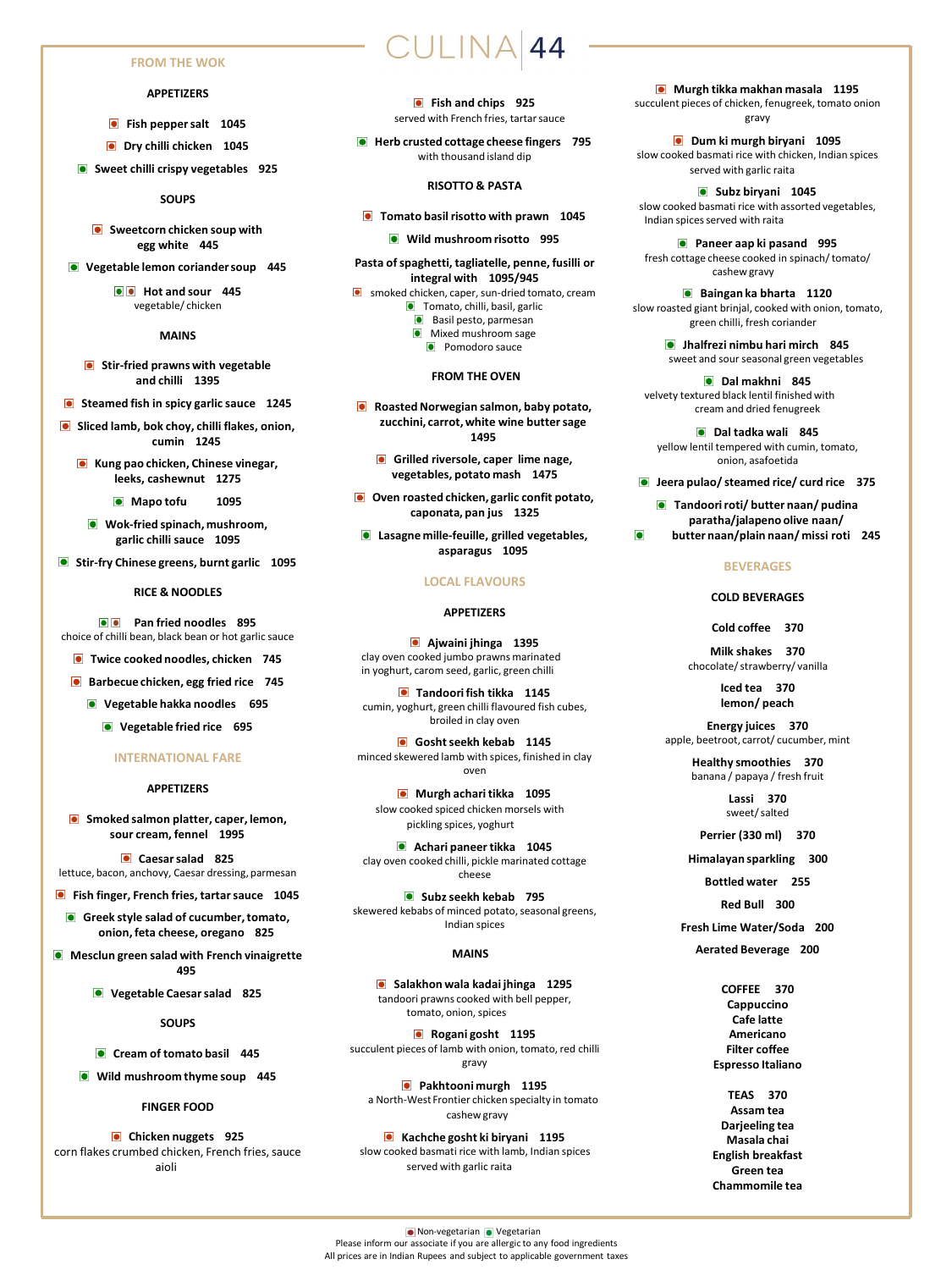# CULINA 44

# **CHAMPAGNE AND WINES**

### **ARGENTINA AND CHILE**

| ANJLIVIIIVA AIVY                             |           |
|----------------------------------------------|-----------|
| <b>Finca Don Cano Cabernet Sauvignon</b>     | 945/4495  |
| <b>Finca Don Cano Sauvignon Blanc</b>        | 945/4495  |
| La Fantasia Cabernet Sauvignon               | 945/4495  |
| La Fantasia Sauvignon Blanc                  | 945/4495  |
| <b>Temalo Cabernet Sauvignon</b>             | 945/4495  |
| <b>Temalo Chardonnay</b>                     | 945/4495  |
| <b>AUSTRALIA AND NEW ZEALAND</b>             |           |
| Jacob's Creek, Shiraz Cabernet               | 750/3500  |
| Jacob's Creek, Chardonnay                    | 750/3500  |
| Jacob's Creek, Chardonnay, Pinot Noir        | 5000      |
| <b>Cloudy Bay, Pinot Noir</b>                | 10000     |
| <b>Cloudy Bay, Chardonnay</b>                | 10000     |
|                                              |           |
| <b>FRANCE</b>                                |           |
| <b>Robert Giraud, Merlot</b>                 | 945/4495  |
| <b>Robert Giraud, Cabernet Sauvignon</b>     | 945/4495  |
| <b>Robert Giraud, Chardonnay</b>             | 945/4495  |
| <b>Robert Giraud, Sauvignon Blanc</b>        | 945/4495  |
| P. Ferraud & Fils, Bourgogne Pinot Noir      | 1845/8895 |
| P. Ferraud & Fils, Pouille Fuse              | 1845/8895 |
| P. Ferraud & Fils, Chablis                   | 1845/8895 |
| Côtes du Rhône, Grenache, Syrah              | 1845/8895 |
| Moët & Chandon Imperial Brut                 | 16995     |
| Moët & Chandon Rose Imperial                 | 16995     |
| G.H. Mumm                                    | 16995     |
| Dom Pérignon Brut                            | 29995     |
| <b>INDIA</b>                                 |           |
| <b>Sula Cabernet Shiraz</b>                  | 650/3000  |
| <b>Sula Satori Merlot</b>                    | 650/3000  |
| <b>Sula Chenin Blanc</b>                     | 650/3000  |
| <b>Sula Sauvignon Blanc</b>                  | 650/3000  |
| <b>Sula Reisling</b>                         | 650/3000  |
| <b>Sula Brut Sparkling</b>                   | 850/3750  |
| <b>ITALY</b>                                 |           |
| Luca Bosio Gavi Di Gavi, Cortese             | 5995      |
| Luca Bosio Nebbiolo D'alba, Nebbiolo         | 5995      |
| Bel Colle Barolo D.O.C.G. Simposio, Nebbiolo | 12495     |
| <b>SPAIN</b>                                 |           |
| Rio De La Hoz Cabernet Sauvignon             | 745/3495  |
| Rio De La Hoz Chardonnay                     | 745/3495  |
| <b>UNITED STATES OF AMERICA</b>              |           |
| <b>Woodbridge, Merlot</b>                    | 1045/4995 |
| Woodbridge, Zinfandel                        | 1045/4995 |
| <b>Woodbridge, White Zinfandel</b>           | 1045/4995 |
| <b>Woodbridge, Pinot Grigio</b>              | 1045/4495 |
| <b>Woodbridge, Chardonnay</b>                | 1045/4995 |
|                                              |           |
| <b>SINGLE MALTS</b><br><b>SPEYSIDE</b>       |           |
| <b>Longmorn 16 Years</b>                     | 1700      |
| <b>Glenfiddich 21 Years</b>                  | 1700      |
| <b>Glenlivet 21 Years</b>                    | 1700      |
| <b>Glenfiddich 18 Years</b>                  | 1050      |
| <b>Glenlivet 18 Years</b>                    | 1050      |
| <b>Glenfiddich 15 Years</b>                  | 900       |
| <b>Glenlivet 15 Years</b>                    | 900       |
| <b>Glenfiddich 12 Years</b>                  | 675/10000 |
| <b>Glenlivet 12 Years</b>                    | 675/10000 |
| <b>Glenlivet Founder's Reserve</b>           | 675/10000 |
| <b>Balvenie 12 Years</b>                     | 625       |
| <b>Cragganmore 12 Years</b>                  |           |
|                                              | 625       |
| <b>Aberlour 12 Years</b>                     | 625       |

| <b>ISLAY</b>                              |           |
|-------------------------------------------|-----------|
| Lagavaulin 16 Years                       | 900/16500 |
| <b>Bowmore 12 Years</b>                   | 775       |
| Caol Ila 12 Years                         | 725       |
| Laphroaig 10 Years                        | 725       |
| <b>HIGHLANDS</b>                          |           |
| Dalwhinnie 15 Years                       | 950       |
| <b>Ardmore Legacy</b>                     | 775       |
| <b>Oban 14 Years</b>                      | 725/12000 |
| <b>Clynelish 14 Years</b>                 | 725       |
| <b>Singleton of Glen Ord 12 Years</b>     | 675       |
| <b>Glenmorangie Original 10 Years</b>     | 625       |
| <b>LOWLAND</b>                            |           |
| <b>Glenkinchie 12 Years</b>               | 725       |
|                                           |           |
| <b>ISLE OF SKYE</b>                       |           |
| <b>Talisker 10 Years</b>                  | 675/10500 |
| <b>BLENDED WHISKEY</b>                    |           |
| The John Walker                           | 18000     |
| John Walker & Sons Odyssey                | 7250      |
| John Walker & Sons King George V          | 5000      |
| <b>Royal Salute 21 Years</b>              | 1750      |
| Johnnie Walker Blue Label                 | 1750      |
| Yamazaki                                  | 1700      |
| <b>Hibiki</b>                             | 1700      |
| Johnnie Walker XR 21 Years                | 1500      |
| <b>Chivas Regal 18 Years</b>              | 1200      |
| Dewar's 18 Years                          | 1200      |
| Johnnie Walker Platinum Label             | 1150      |
| Johnnie Walker Gold Label                 | 950       |
| <b>Chivas Regal 15 Years</b>              | 850       |
| <b>Ballentine's 17 Years</b>              | 850       |
| Johnnie Walker Double Black Label         | 850       |
| Dewar's 15 Years                          | 725       |
| Johnnie Walker Black Label                | 725/9000  |
| <b>Chivas Regal 12 Years</b>              | 725/9000  |
| Johnnie Walker Red Label                  | 625/7000  |
| <b>Monkey Shoulder</b>                    | 625       |
| <b>Black Dog 12 Years</b>                 | 625       |
| <b>Ballentine's 12 Years</b>              | 625       |
| <b>J&amp;B Rare</b>                       | 625       |
| Teacher's Origin/ Golden Thistle/Highland | 625       |
| 100 Pipers                                | 625       |
| <b>Black Dog 8 Years</b>                  | 500       |
| <b>Ballentine's Finest</b>                | 500/7000  |
| <b>TENNESSEE</b>                          |           |
| Gentleman Jack                            | 700       |
|                                           |           |

| , uu     |
|----------|
| 625      |
| 625/9000 |
| 625      |
|          |

# **BOURBON**

| <b>Woodford Reserve</b> | 700      |
|-------------------------|----------|
| <b>Makers Mark</b>      | 625      |
| Jim Beam Black Label    | 625      |
| Jim Beam White Label    | 625/7000 |

## **IRISH & CANADIAN**

| Jameson              | 700 |
|----------------------|-----|
| <b>Canadian Club</b> | 625 |

# **TEQUILLA**

| Patron Silver/XO Café     | 1050 |
|---------------------------|------|
| <b>Camino Gold/Silver</b> | 625  |